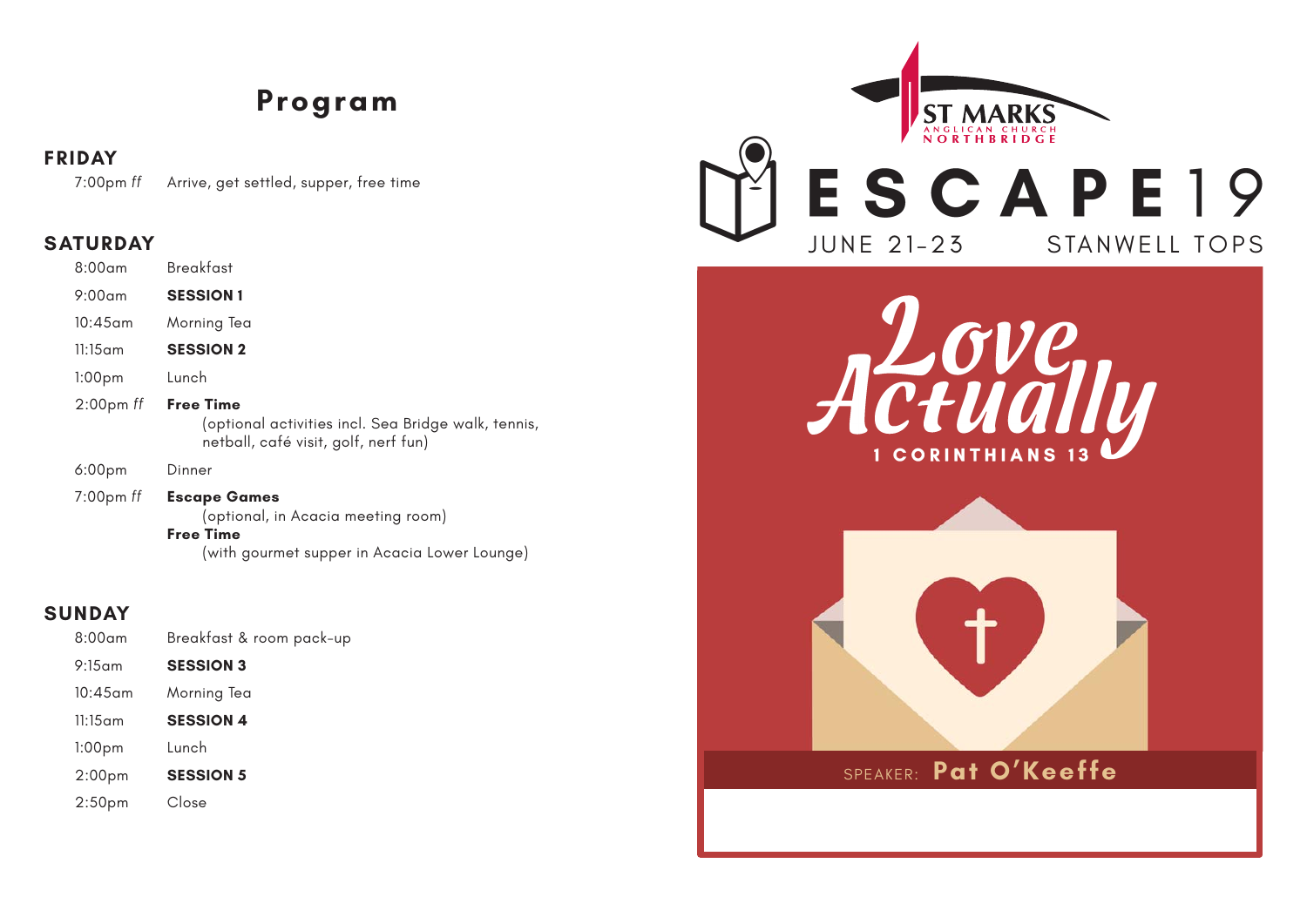# **Discussion Groups**

## **Contents**

#### e de la provincia de la provincia de la provincia de la provincia de la provincia de la provincia de la provincia de la provincia de la provincia de la provincia de la provincia de la provincia de la provincia de la provin PAGE

| Discussion Group Lists                                              | inside front cover |
|---------------------------------------------------------------------|--------------------|
| Talk 1: The Necessity of Love<br>1 Corinthains 13:1-3; John 15:1-17 | $\overline{2}$     |
| Talk 2: The Character of Love<br>1 Corinthians 13:4-8a; 1 John 4    | 4                  |
| Talk 3: The Endurance of Love<br>1 Corinthians 13:8-13; Psalm 136   | 6                  |
| Reflection #1                                                       | 8                  |
| Reflection #2                                                       | 9                  |
| <b>Discussion Group Questions</b>                                   | 11                 |
| Free Time Activities                                                | inside back cover  |
| Program                                                             | back cover         |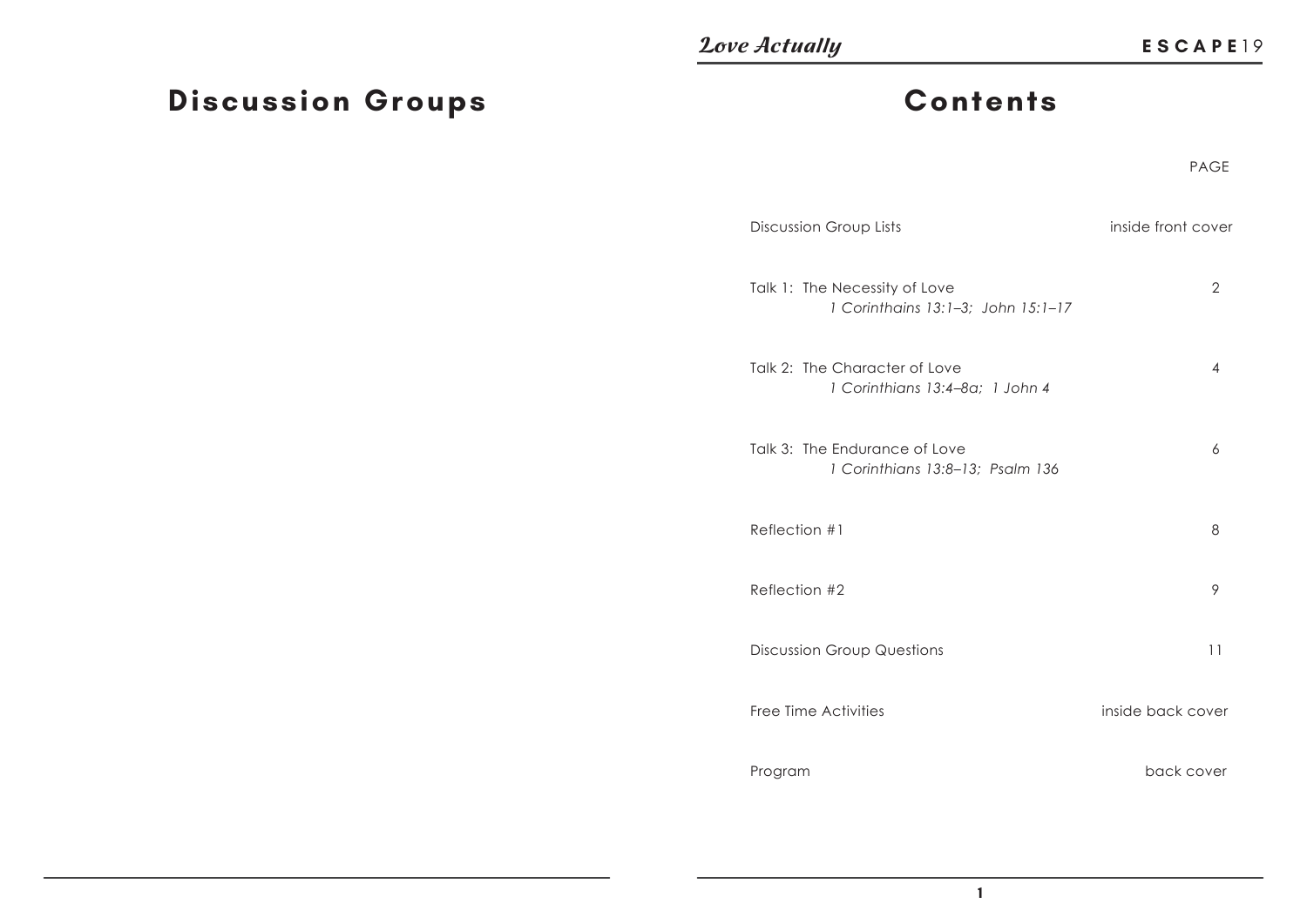# *Talk 1* **The Necessity of Love**

*1 Corinthians 13:1–3; John 15:1-17*

### **How are how you are going in the Christian life?**

- **1. Without Love…**
	- The Sublime Speaker
	- The Profound Prophets
	- The Stoic Servant

### **2. What is Love?**

• It is not just sheer willpower

• It is not just another gift

• Love is remaining in and reflecting the love of Jesus (c.f. John 15)

#### **3. What difference does love make?**

• Love turns us out from ourselves

*Scripture describes man as so curved in upon himself that he uses not only physical but even spiritual goods for his own purposes and in all things seeks only himself. – Martin Luther*

• And so love leads to:

Unity in the church

The building-up of believers

The salvation of unbelievers

**How are we going in the Christian life?**

- An encouragement
- An exhortation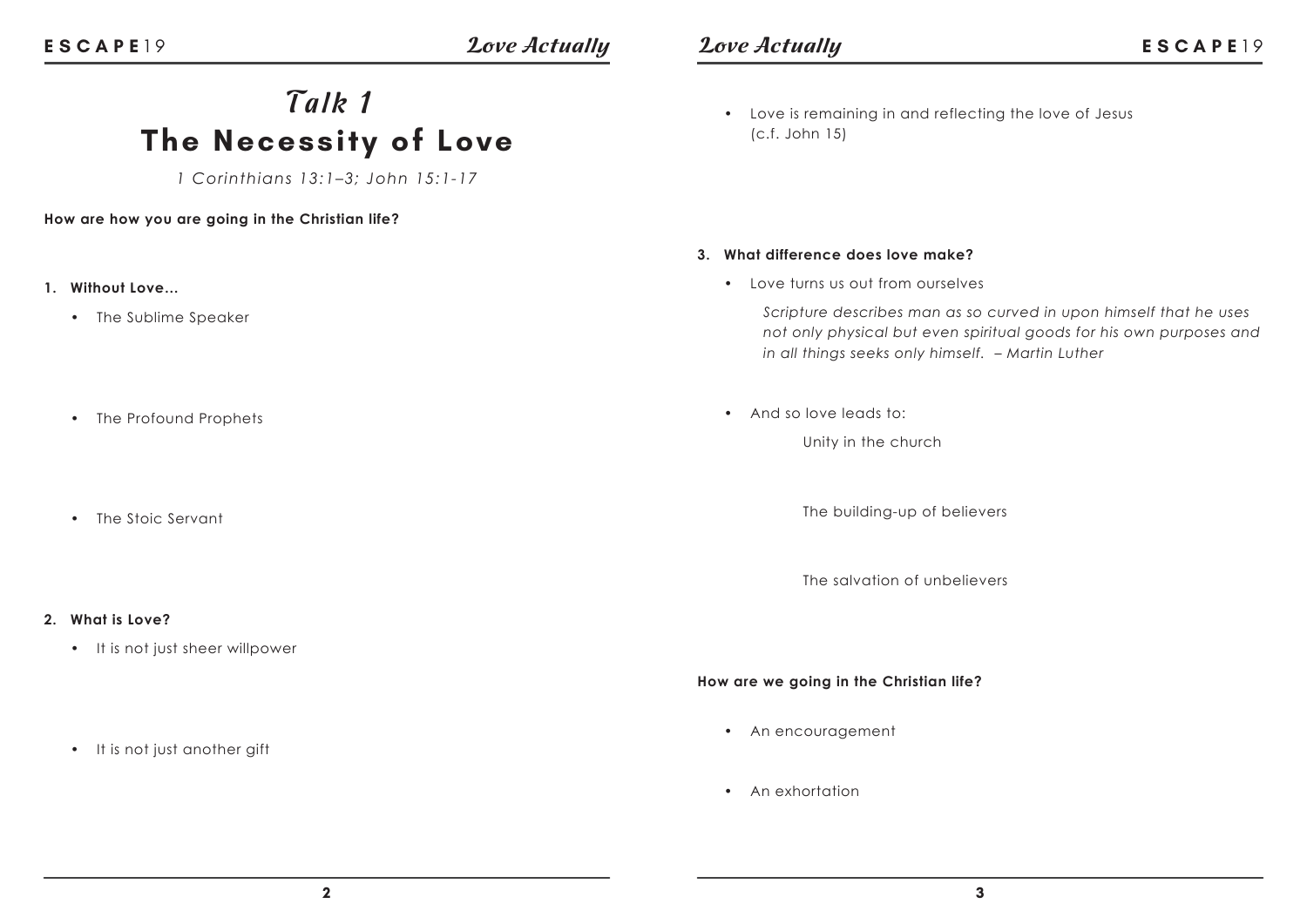**Overture**

### *Love Actually Love Actually ESCAPE19*

## *Talk 2* **The Character of Love**

*1 Corinthians 13:4–8a; 1 John 4*

### **Singing the Praises of Love**

• Love is patient

• Love is kind

### • It is not easily angered

- It keeps no record of wrongs
- It does not delight in evil, but rejoices in the truth.

### **The 3rd Movement: NEVER-STOPPING, NEVER GIVING UP, UNBREAKING, ALWAYS AND FOREVER Love**

- Love always…
- Love never fails

### **What Kind of love is this?**

*It is a love for the utterly unworthy, a love that proceeds from a God who is love. It is a love lavished on others without a thought whether they are worthy or not. It proceeds from the nature of the lover, not from any attractiveness in the beloved. – Leon Morris*

- The love of Christ... (c.f. 1 Cor 2:2)
- …which produces Christ-like love in us.

### **Singing the Praises of Love**

#### **The 1st Movement: The inner life of love**

- Love does not envy
- It does not boast
- It is not puffed up

### **The 2nd Movement: The outer life of love**

- Love does not dishonour others
- It does not seek its own way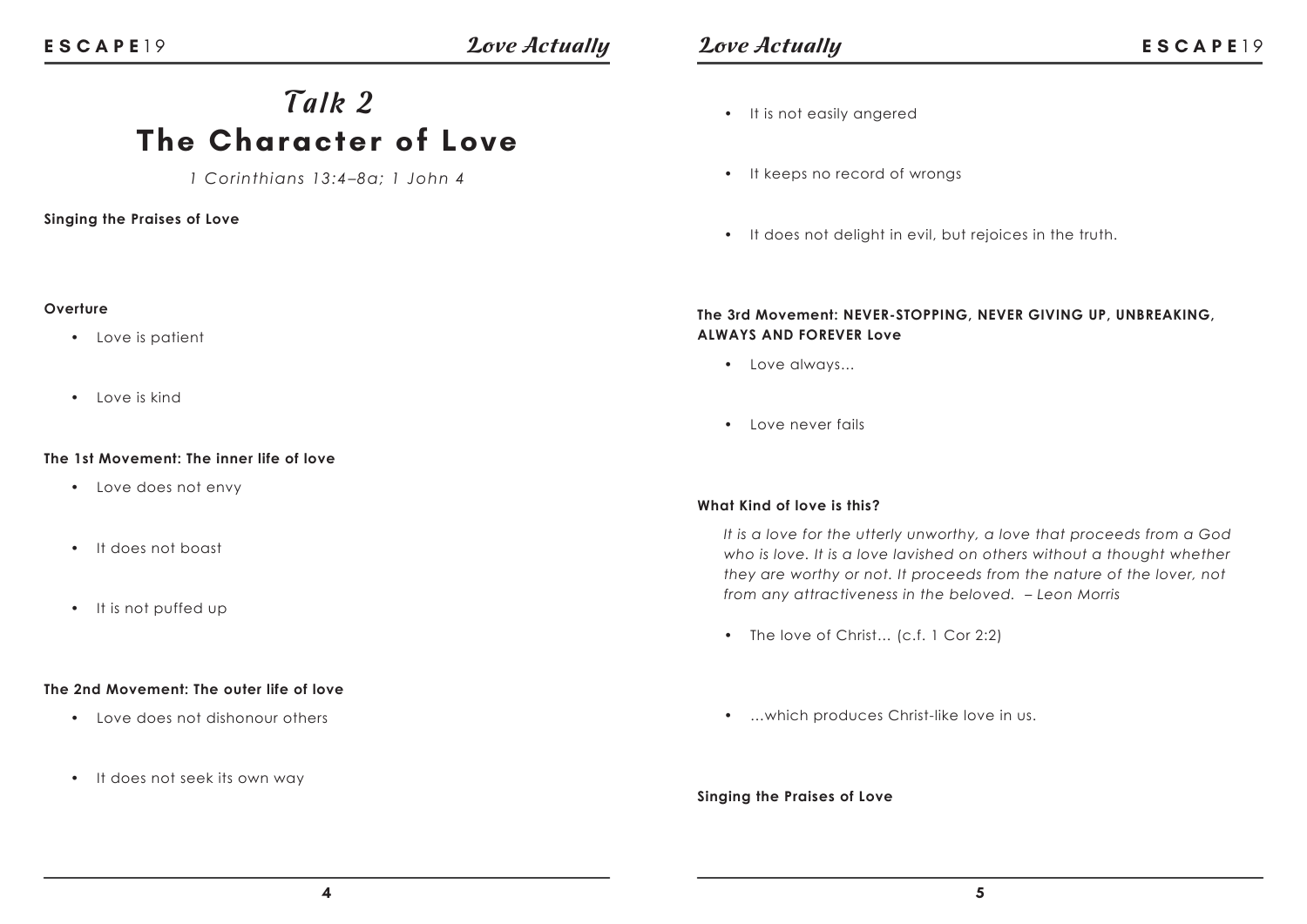### *Love Actually Love Actually ESCAPE19*

## *Talk 3* **The Endurance of Love**

*1 Corinthians 13:8–13; Psalm 136*

### **Seeing Clearly**

### **In the beginning…**

- Nothing?
- Chaos?
- Power?
- $\cdot$  Love.

### **…throughout history…**

- In the events of Israel (c.f. Psalm 136)
- In the events of the gospel

### **…for all eternity.**

*There in heaven this fountain of love, this eternal three in one, is set open without any obstacle to hinder access to it. There this glorious God is manifested and shines forth in full glory, in beams of love; there the fountain overflows in streams and rivers of love and delight, enough for all to drink at, and to swim in, yea, so as to overflow the world as it were with a deluge of love. – Jonathan Edwards*

#### **'Now' and 'then'**

- Perfection
- Maturity
- Face-to-Face

### **Living Now, in the light of Then**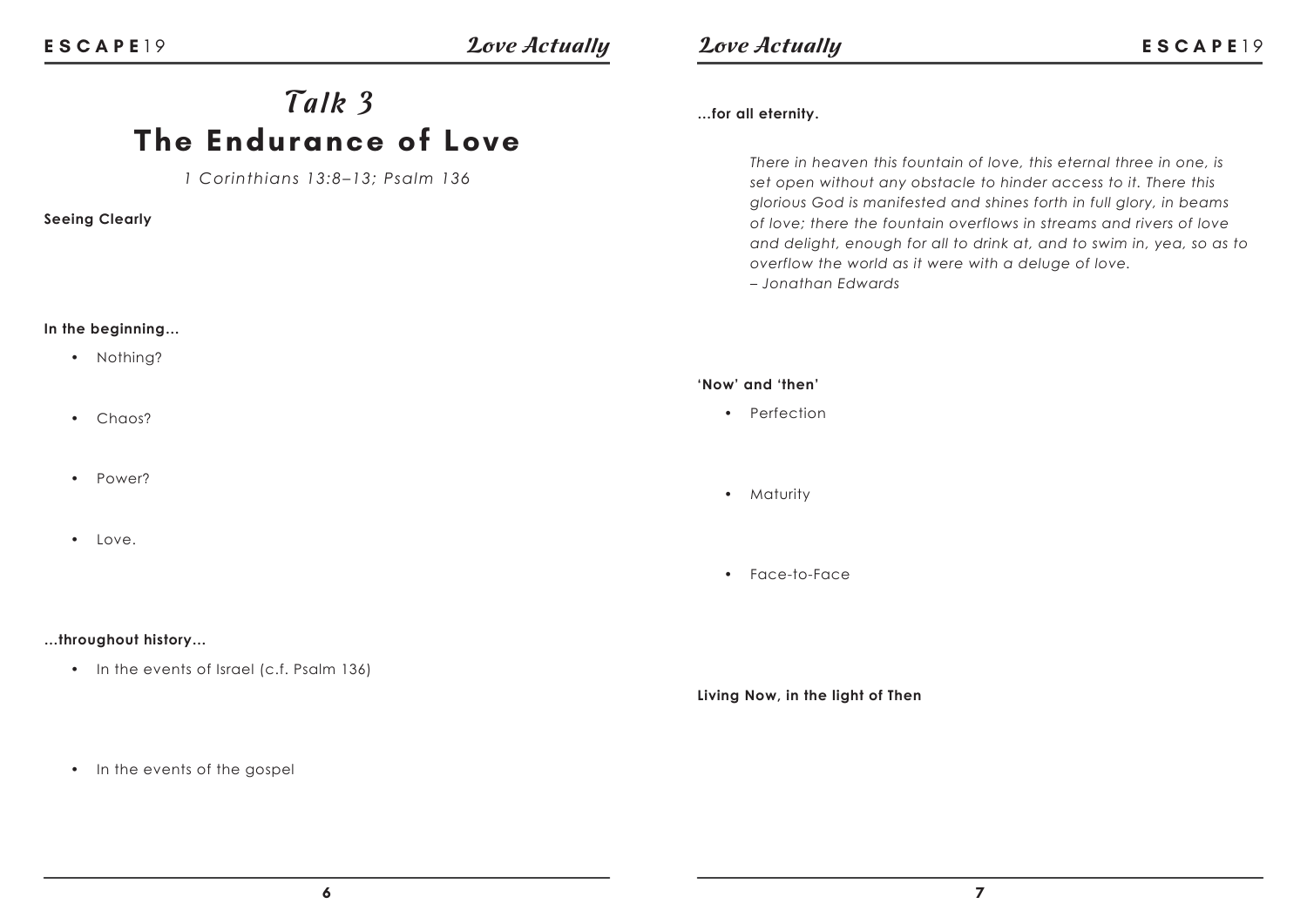## **Reflection #2**

### **Read 1 Corinthians 13:4–6**

Which of the things that Paul lists in theses verses do you find particularly challenging? What do you find particularly difficult about living out these aspects of love? (Choose 1 or 2 to focus on!)

For each of the following consider:

a) How do we see this aspect of love in God's love for us in Jesus? (See the next page for some Bible verses you can look up.)

b) How ought the gospel transform us to show more of this type of Christ-like love?

c) In what specific situations and particular ways will you be able to display this type of love?

Spend some time in prayer praising God for the perfect love he has shown us in Christ. Pray that God would transform us into the likeness of Christ by the power of his Spirit. Pray that you will be so filled by the love of Jesus that you will overflow in Christ-like love in all you say and do.

## **Reflection #1**

In his series of sermons titled *Charity And Its Fruits*, Jonathan Edwards concludes most of his sermons by noting how 1 Corinthians 13 provides us with an opportunity to examine ourselves to see if we are bearing the fruit of love in our own lives. Today, we will take the opportunity to reflect individually, tomorrow we will discuss in small groups.

*(Note: It would be great for you to share your reflections with a couple of others so that we might be able to encourage each other to pursue the most excellent way of love.)*

### **Read 1 Corinthians 13:1–3**

What gifts/talents/opportunities has God given you in order to serve him and those around you?

In what ways is it a temptation for you to use those things without love? How can they be used selfishly for your own gain?

How might you be able to use those things with love? What can you do to use the gifts God has given you for Him and for others?

Spend some time in prayer thanking God for the good gifts that he has given you to serve him and others. Ask God to turn you out from yourself and towards others in love.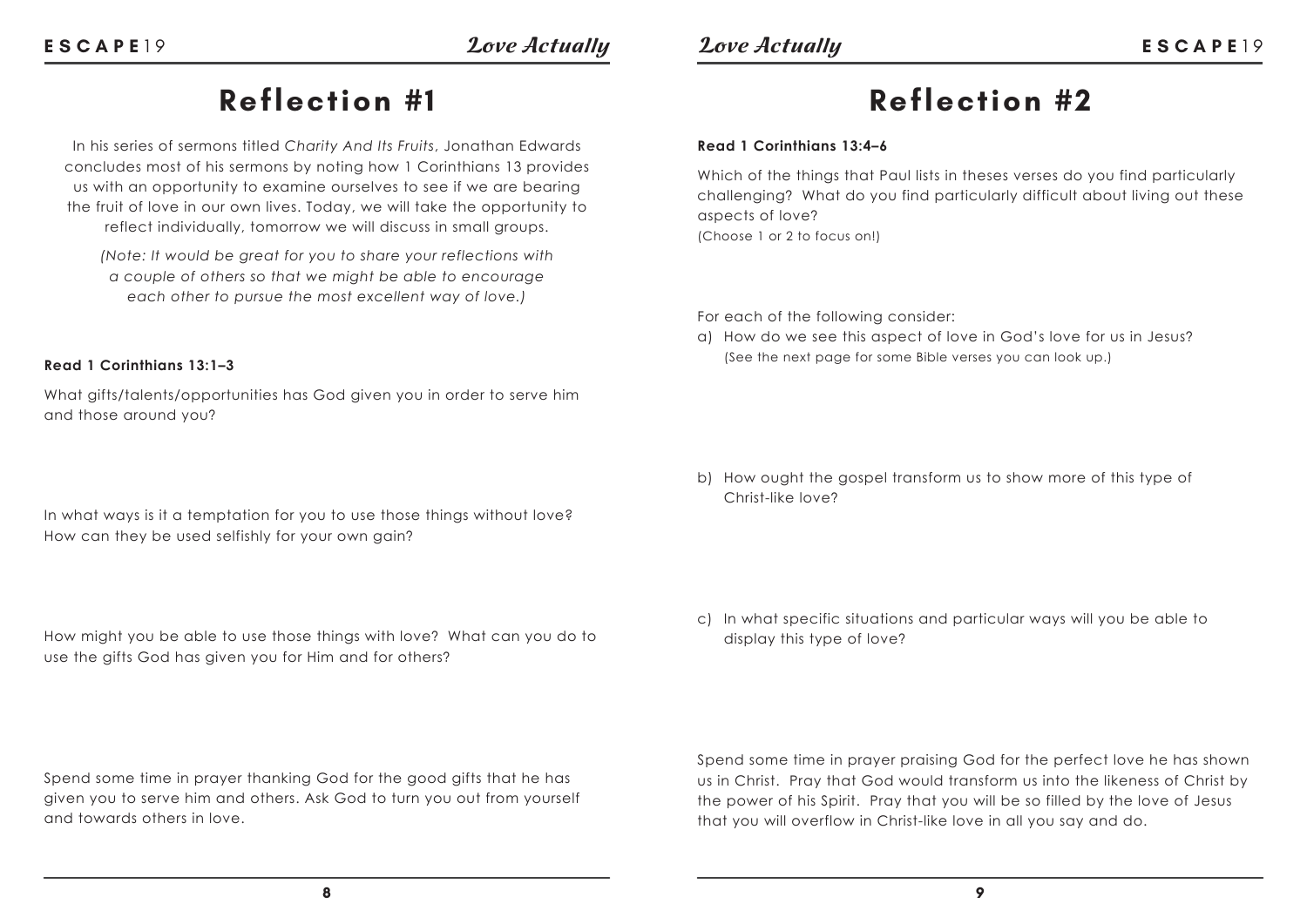### **ESCAPE**

*The following passages will help you think about how the love described in 1 Corinthians 13:4–6 is ultimately seen in God's love for us in Christ. What other examples can you think of from the life and ministry of Jesus*?

### **Love…**

 …is patient  *1 Timothy 1:12–17; 2 Peter 3:8–9; Romans 2:4*

 …is kind  *Ephesians 4:21–5:1; Titus 3:3–6; Romans 2:4*

 …does not envy  *John 17:20–26 (esp. v. 22)*

 …does not boast, …is not puffed up  *Philippians 2:1–11* 

 …does not dishonour others  *Luke 7:36–50*

 …is not self-seeking  *Matthew 26:36–44*

 …is not easily angered  *Jonah 3:10–4:2; Romans 3:25–26*

 …keeps no record of wrongs  *John 21:15–19; 2 Corinthians 5:18–21*

 …does not delight in evil  *Matthew 23:37–39; Luke 19:41–46; John 11:33–35*

 …rejoices with the truth  *Luke 7:1–10; John 1:14; John 14:6* <sup>19</sup>*Love Actually Love Actually* **ESCAPE** <sup>1</sup> <sup>9</sup>

## **Discussion Group**

#### **Read 1 Corinthians 13:1–13**

We have seen how the Corinthians valued the wrong things, buying into what the world around them considered to be truly important.

We, too, are constantly bombarded with messages about what really matters in life. What things does the world around us tell us are of ultimate and supreme importance?

In what ways can we as Christians, and as a church, buy into these messages? What can we pursue at the expense of pursuing the way of love?

In what ways does the story of the Bible reveal love to be at the heart of reality?